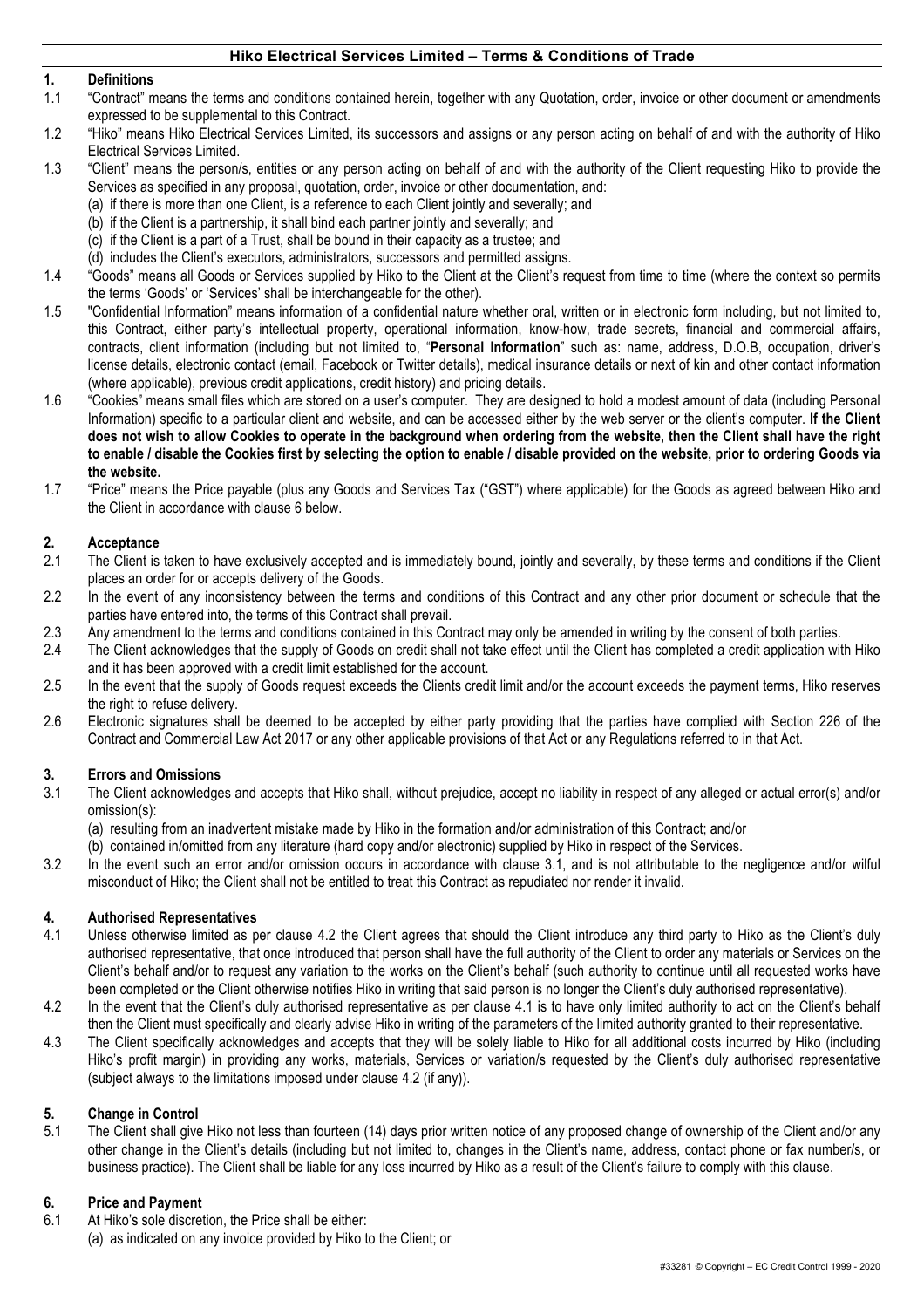- (b) Hiko's quoted price (subject to clause 6.2) which will be valid for the period stated in the quotation or otherwise for a period of thirty (30) days.
- 6.2 Hiko reserves the right to change the Price:
	- (a) if a variation to the Goods which are to be supplied is requested; or
	- (b) if a variation to the Services originally scheduled (including any applicable plans or specifications) is requested; or
	- (c) where additional Services are required due to the discovery of hidden or unidentifiable difficulties (including, but not limited to, hard rock barriers below the surface, iron reinforcing rods in concrete, or hidden pipes and wiring in walls etc) which are only discovered on commencement of the Services; or
	- (d) in the event of increases to Hiko in the cost of labour or Goods which are beyond Hiko's control.
- 6.3 Variations will be charged for on the basis of Hiko's quotation, and will be detailed in writing, and shown as variations on Hiko's invoice. The Client shall be required to respond to any variation submitted by Hiko within ten (10) working days. Failure to do so will entitle Hiko to add the cost of the variation to the Price. Payment for all variations must be made in full at the time of their completion.
- 6.4 At Hiko's sole discretion, a non-refundable deposit may be required.
- 6.5 Time for payment for the Services being of the essence, the Price will be payable by the Client on the date/s determined by Hiko, which may be:
	- (a) on completion of the Services; or
	- (b) by way of progress payments in accordance with Hiko's specified progress payment schedule. Such progress payment claims may include the reasonable value of authorised variations and the value of any Goods delivered to the worksite but not yet installed;
	- (c) for certain approved Client's, due twenty (20) days following the end of the month in which a statement is posted to the Client's address or address for notices;
	- (d) the date specified on any invoice or other form as being the date for payment; or
	- (e) failing any notice to the contrary, the date which is seven (7) days following the date of any invoice given to the Client by Hiko.
- 6.6 At the agreement of both parties, payment of the Price may be subject to retention by the Client of an amount (hereafter called the "Retention Money"), being a set amount or equal to a percentage of the Price. The Client shall hold the Retention Money for the agreed period following completion of the Services during which time all Services are to be completed and/or all defects are to be remedied. Any Retention Money applicable to this Contract is to be dealt with in accordance with section 18 of the Construction Contracts Act 2002.
- 6.7 Payment may be made by cash, cheque, bank cheque, electronic/on-line banking, credit card (a surcharge may apply per transaction, or by any other method as agreed to between the Client and Hiko.
- 6.8 Hiko may in its discretion allocate any payment received from the Client towards any invoice that Hiko determines and may do so at the time of receipt or at any time afterwards. On any default by the Client Hiko may re-allocate any payments previously received and allocated. In the absence of any payment allocation by Hiko, payment will be deemed to be allocated in such manner as preserves the maximum value of Hiko's Purchase Money Security Interest (as defined in the PPSA) in the Goods.
- 6.9 The Client shall not be entitled to set off against, or deduct from the Price, any sums owed or claimed to be owed to the Client by Hiko nor to withhold payment of any invoice because part of that invoice is in dispute unless the request for payment by Hiko is a claim made under the Construction Contracts Act 2002.
- 6.10 Unless otherwise stated the Price does not include GST. In addition to the Price the Client must pay to Hiko an amount equal to any GST Hiko must pay for any supply by Hiko under this or any other agreement for the sale of the Goods. The Client must pay GST, without deduction or set off of any other amounts, at the same time and on the same basis as the Client pays the Price. In addition, the Client must pay any other taxes and duties that may be applicable in addition to the Price except where they are expressly included in the Price.

# **7. Delivery and Risk**

- 7.1 At Hiko's sole discretion, any costs of delivery may be charged additionally to the Client.
- 7.2 The Client must take delivery of the Goods, either by receipt or collection, whenever they are tendered for delivery. In the event that the Client is unable to take delivery of the Goods as arranged then Hiko shall be entitled to charge a reasonable fee for redelivery and/or storage.
- 7.3 Subject to clause 7.4 it is Hiko's responsibility to ensure that the Services start as soon as it is reasonably possible.
- 7.4 The Services commencement date will be put back and the completion date extended by whatever time is reasonable in the event that Hiko claims an extension of time (by giving the Client written notice) where completion is delayed by an event beyond Hiko's control, including but not limited to any failure by the Client to:
	- (a) make a selection; or
	- (b) have the site ready for the Services; or
	- (c) notify Hiko that the site is ready.
- 7.5 Any time or date given by Hiko to the Client is an estimate only. The Client must still accept delivery of the Goods even if late and Hiko will not be liable for any loss or damage incurred by the Client as a result of the delivery being late.
- 7.6 Risk of damage to or loss of the Goods passes to the Client on delivery and the Client must insure the Goods on or before delivery.
- 7.7 If any of the Goods are damaged or destroyed following delivery but prior to ownership passing to the Client, Hiko is entitled to receive all insurance proceeds payable for the Goods. The production of these terms and conditions by Hiko is sufficient evidence of Hiko's rights to receive the insurance proceeds without the need for any person dealing with Hiko to make further enquiries.
- 7.8 If the Client requests Hiko to leave Goods outside Hiko's premises for collection or to deliver the Goods to an unattended location, then such Goods shall be left at the Client's sole risk.
- 7.9 In the event that the electrical wiring is required to be re-positioned at the request of any third party contracted by the Client then the Client agrees to notify Hiko immediately upon any proposed changes. The Client agrees to indemnify Hiko against any additional costs incurred with such a relocation of electrical wiring. All such variances shall be invoiced in accordance with clause 6.2.
- 7.10 The Client warrants that any structures to which the Goods are to be affixed are able to withstand the installation of the Goods and that any electrical connections (including, but not limited to, meter boxes, main switches, circuit breakers, and electrical cable) are of suitable capacity to handle the Goods once installed. If for any reason (including the discovery of asbestos, defective or unsafe wiring or dangerous access to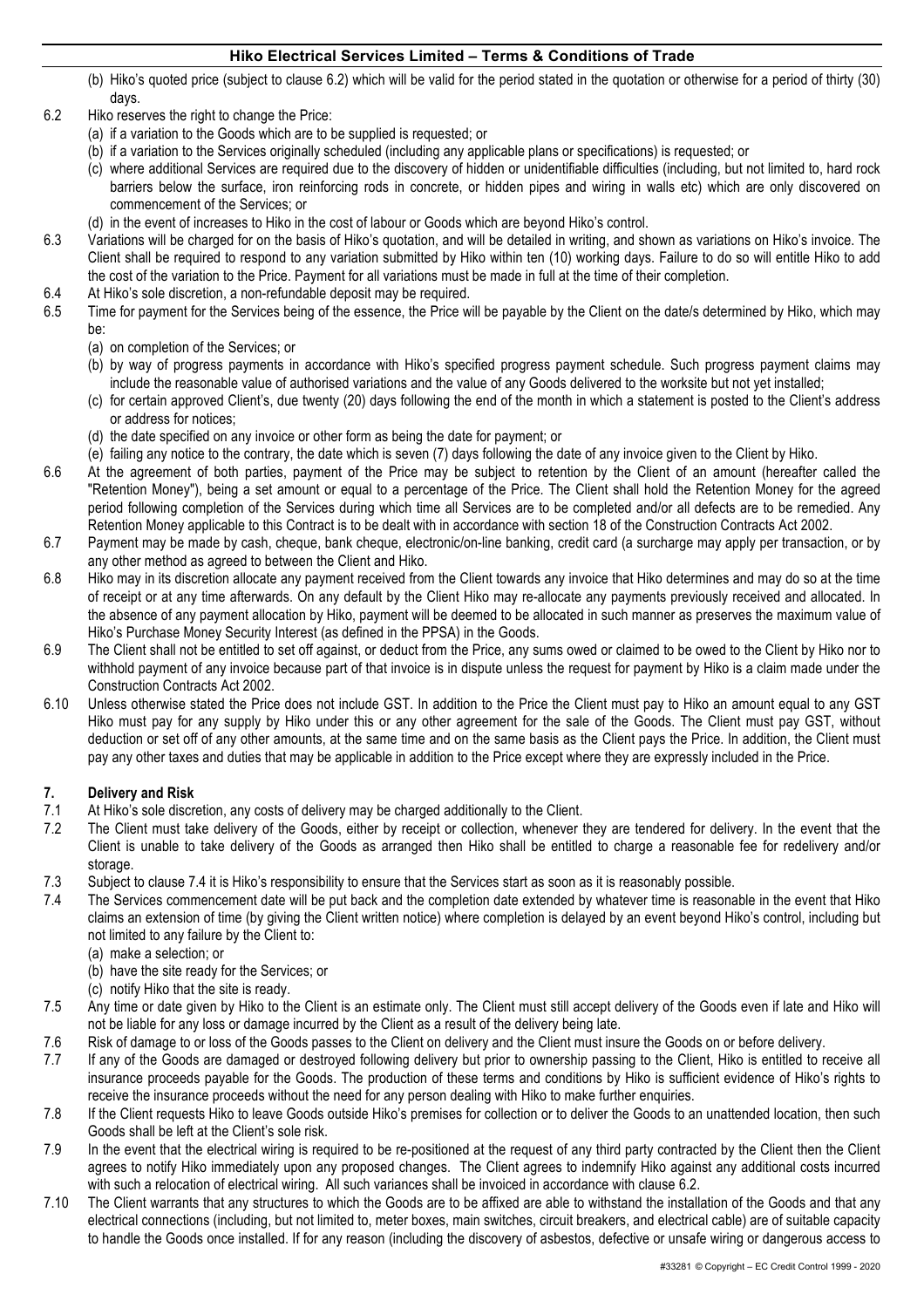roofing) that Hiko, its employees or contractors reasonably form the opinion that the Clients premises is not safe for the installation of Goods to proceed then Hiko shall be entitled to delay installation of the Goods (in accordance with the provisions of clause 7.4 above) until Hiko is satisfied that it is safe for the installation to proceed. Hiko may at its sole discretion agree to bring the premises up to a standard suitable for installation to proceed but all such Services undertaken and any additional Goods supplied shall be treated as a variation and be charged for in addition to the Price.

### **8. Accuracy of Client's Plans & Measurements for Orders**

- 8.1 Hiko shall be entitled to rely on the accuracy of any plans, specifications and other information provided by the Client. The Client acknowledges and agrees that in the event that any of this information provided by the Client is inaccurate, Hiko accepts no responsibility for any loss, damages, or costs however resulting from these inaccurate plans, specifications or other information.
- 8.2 In the event the Client gives information relating to measurements and quantities of Goods required in completing the Services, it is the Client's responsibility to verify the accuracy of the measurements and quantities, before the Client or Seller places an order based on these measurements and quantities. Hiko accepts no responsibility for any loss, damages, or costs however resulting from the Client's failure to comply with this clause.

### **9. Access**

9.1 The Client shall ensure that Hiko has clear and free access to the work site at all times to enable them to deliver the Goods. Hiko shall not be liable for any loss or damage to the site (including, without limitation, damage to pathways, driveways and concreted or paved or grassed areas) unless due to the negligence of Hiko.

#### **10. Underground Locations**

- 10.1 Prior to Hiko commencing any work the Client must advise Hiko of the precise location of all underground services on the site and clearly mark the same. The underground mains & services the Client must identify include, but are not limited to, electrical services, gas services, sewer services, pumping services, sewer connections, sewer sludge mains, water mains, irrigation pipes, telephone cables, fibre optic cables, oil pumping mains, and any other services that may be on site.
- 10.2 Whilst Hiko will take all care to avoid damage to any underground services the Client agrees to indemnify Hiko in respect of all and any liability claims, loss, damage, costs and fines as a result of damage to services not precisely located and notified as per clause 10.1.

#### **11. Title**

- 11.1 Hiko and the Client agree that ownership of the Goods shall not pass until: (a) the Client has paid Hiko all amounts owing to Hiko; and (b) the Client has met all of its other obligations to Hiko.
- 11.2 Receipt by Hiko of any form of payment other than cash shall not be deemed to be payment until that form of payment has been honoured, cleared or recognised.
- 11.3 It is further agreed that:
	- (a) until ownership of the Goods passes to the Client in accordance with clause 11.1 that the Client is only a bailee of the Goods and must return the Goods to Hiko on request.
	- (b) the Client holds the benefit of the Client's insurance of the Goods on trust for Hiko and must pay to Hiko the proceeds of any insurance in the event of the Goods being lost, damaged or destroyed.
	- (c) the Client must not sell, dispose, or otherwise part with possession of the Goods other than in the ordinary course of business and for market value. If the Client sells, disposes or parts with possession of the Goods then the Client must hold the proceeds of any such act on trust for Hiko and must pay or deliver the proceeds to Hiko on demand.
	- (d) the Client should not convert or process the Goods or intermix them with other goods but if the Client does so then the Client holds the resulting product on trust for the benefit of Hiko and must sell, dispose of or return the resulting product to Hiko as it so directs.
	- (e) the Client irrevocably authorises Hiko to enter any premises where Hiko believes the Goods are kept and recover possession of the Goods.
	- (f) Hiko may recover possession of any Goods in transit whether or not delivery has occurred.
	- (g) the Client shall not charge or grant an encumbrance over the Goods nor grant nor otherwise give away any interest in the Goods while they remain the property of Hiko.
	- (h) Hiko may commence proceedings to recover the Price of the Goods sold notwithstanding that ownership of the Goods has not passed to the Client.

#### **12. Personal Property Securities Act 1999 ("PPSA")**

- 12.1 Upon assenting to these terms and conditions in writing the Client acknowledges and agrees that:
	- (a) these terms and conditions constitute a security agreement for the purposes of the PPSA; and
	- (b) a security interest is taken in all Goods and/or collateral (account) being a monetary obligation of the Client to Hiko for Services that have previously been supplied and that will be supplied in the future by Hiko to the Client.
- 12.2 The Client undertakes to:
	- (a) sign any further documents and/or provide any further information (such information to be complete, accurate and up-to-date in all respects) which Hiko may reasonably require to register a financing statement or financing change statement on the Personal Property Securities Register:
	- (b) indemnify, and upon demand reimburse, Hiko for all expenses incurred in registering a financing statement or financing change statement on the Personal Property Securities Register or releasing any Goods charged thereby;
	- (c) not register, or permit to be registered, a financing statement or a financing change statement in relation to the Goods and/or collateral (account) in favour of a third party without the prior written consent of Hiko; and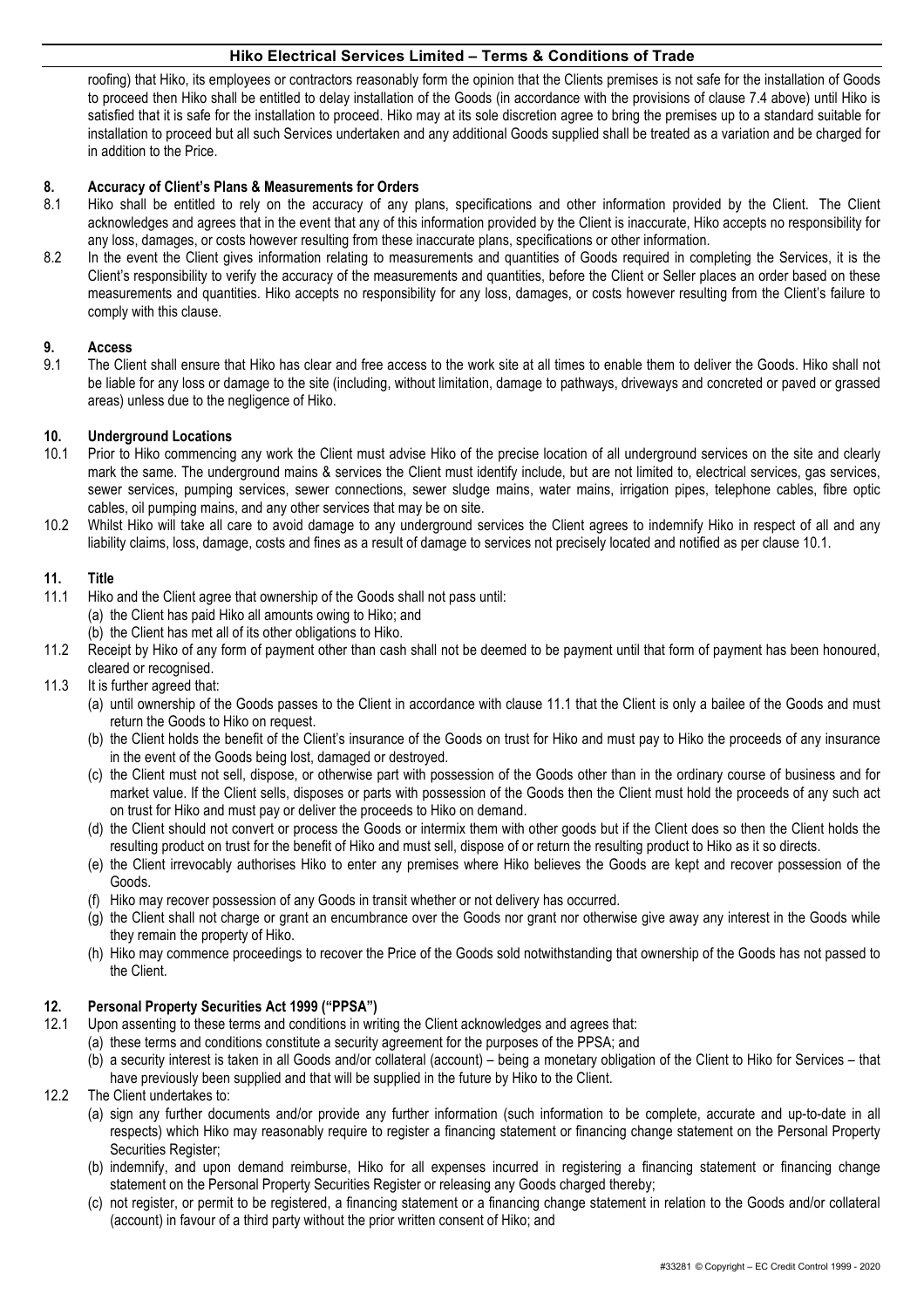- (d) immediately advise Hiko of any material change in its business practices of selling the Goods which would result in a change in the nature of proceeds derived from such sales.
- 12.3 Hiko and the Client agree that nothing in sections 114(1)(a), 133 and 134 of the PPSA shall apply to these terms and conditions.
- 12.4 The Client waives its rights as a debtor under sections 116, 120(2), 121, 125, 126, 127, 129, 131 and 132 of the PPSA.
- 12.5 Unless otherwise agreed to in writing by Hiko, the Client waives its right to receive a verification statement in accordance with section 148 of the PPSA.
- 12.6 The Client shall unconditionally ratify any actions taken by Hiko under clauses 12.1 to 12.5.
- 12.7 Subject to any express provisions to the contrary (including those contained in this clause 12), nothing in these terms and conditions is intended to have the effect of contracting out of any of the provisions of the PPSA.

# **13. Security and Charge**

- 13.1 In consideration of Hiko agreeing to supply the Goods, the Client charges all of its rights, title and interest (whether joint or several) in any land, realty or other assets capable of being charged, owned by the Client either now or in the future, to secure the performance by the Client of its obligations under these terms and conditions (including, but not limited to, the payment of any money).
- 13.2 The Client indemnifies Hiko from and against all Hiko's costs and disbursements including legal costs on a solicitor and own Client basis incurred in exercising Hiko's rights under this clause.
- 13.3 The Client irrevocably appoints Hiko and each director of Hiko as the Client's true and lawful attorney/s to perform all necessary acts to give effect to the provisions of this clause 13 including, but not limited to, signing any document on the Client's behalf.

## **14. Defects**

- 14.1 The Client shall inspect the Goods on delivery and shall within thirty (30) days of delivery (time being of the essence) notify Hiko of any alleged defect, shortage in quantity, damage or failure to comply with the description or quote. The Client shall afford Hiko an opportunity to inspect the Goods within a reasonable time following delivery if the Client believes the Goods are defective in any way. If the Client shall fail to comply with these provisions the Goods shall be presumed to be free from any defect or damage. For defective Goods, which Hiko has agreed in writing that the Client is entitled to reject, Hiko's liability is limited to either (at Hiko's discretion) replacing the Goods or repairing the Goods.
- 14.2 Goods will not be accepted for return other than in accordance with 14.1 above.

#### **15. Consumer Guarantees Act 1993**

15.1 If the Client is acquiring Goods for the purposes of a trade or business, the Client acknowledges that the provisions of the Consumer Guarantees Act 1993 do not apply to the supply of Goods by Hiko to the Client.

#### **16. Intellectual Property**

- 16.1 Where Hiko has designed, drawn or developed Goods for the Client, then the copyright in any designs and drawings and documents shall remain the property of Hiko. Under no circumstances may such designs, drawings and documents be used without the express written approval of Hiko.
- 16.2 The Client warrants that all designs, specifications or instructions given to Hiko will not cause Hiko to infringe any patent, registered design or trademark in the execution of the Client's order and the Client agrees to indemnify Hiko against any action taken by a third party against Hiko in respect of any such infringement.
- 16.3 The Client agrees that Hiko may (at no cost) use for the purposes of marketing or entry into any competition, any documents, designs, drawings or Goods which Hiko has created for the Client.

#### **17. Default and Consequences of Default**

- 17.1 Interest on overdue invoices shall accrue daily from the date when payment becomes due, until the date of payment, at a rate of two and a half percent (2.5%) per calendar month (and at Hiko's sole discretion such interest shall compound monthly at such a rate) after as well as before any judgment.
- 17.2 If the Client owes Hiko any money the Client shall indemnify Hiko from and against all costs and disbursements incurred by Hiko in recovering the debt (including but not limited to internal administration fees, legal costs on a solicitor and own client basis, Hiko's collection agency costs, and bank dishonour fees).
- 17.3 Further to any other rights or remedies Hiko may have under this Contract, if a Client has made payment to Hiko, and the transaction is subsequently reversed, the Client shall be liable for the amount of the reversed transaction, in addition to any further costs incurred by Hiko under this clause 17 where it can be proven that such reversal is found to be illegal, fraudulent or in contravention to the Client's obligations under this Contract.
- 17.4 Without prejudice to Hiko's other remedies at law Hiko shall be entitled to cancel all or any part of any order of the Client which remains unfulfilled and all amounts owing to Hiko shall, whether or not due for payment, become immediately payable if:
	- (a) any money payable to Hiko becomes overdue, or in Hiko's opinion the Client will be unable to make a payment when it falls due;
	- (b) the Client has exceeded any applicable credit limit provided by Hiko;
	- (c) the Client becomes insolvent, convenes a meeting with its creditors or proposes or enters into an arrangement with creditors, or makes an assignment for the benefit of its creditors; or
	- (d) a receiver, manager, liquidator (provisional or otherwise) or similar person is appointed in respect of the Client or any asset of the Client.

#### **18. Compliance with Laws**

- 18.1 The Client and Hiko shall comply with the provisions of all statutes, regulations and bylaws of government, local and other public authorities that may be applicable to the Services.
- 18.2 The Client shall obtain (at the expense of the Client) all licenses, approvals, applications and permits that may be required for the Services, and that are not included in the project documents provided by Hiko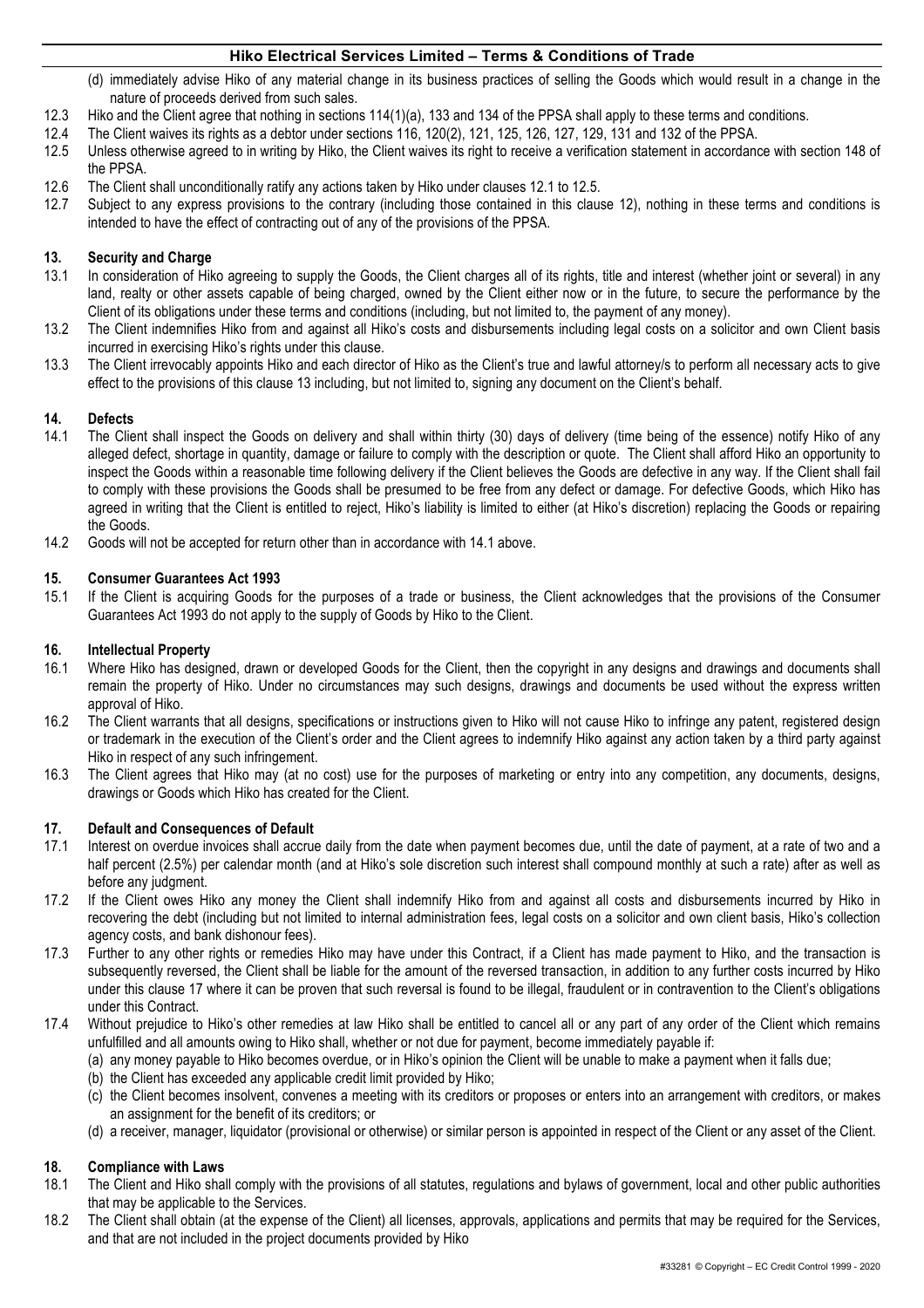- 18.3 All work will be tested to ensure that it is electrically safe and is in accordance with the wiring rules and other standards applying to the electrical installation under the Electrical Safety Regulations. All of the cabling work will comply with all relevant Australian and New Zealand Wiring standards.
- 18.4 If during the course of installation when the Services are being conducted within and around switchboards that if the same is found defective or deemed to be unsafe by Hiko, then Hiko shall notify the Client immediately. The power if isolated will not be re-energised until such time as the existing condition has been rectified and made safe in accordance to the Electrical Safety Regulations. The Client accepts and agrees that any costs associated with the rectification Services including any Goods and labour shall be to the Client's account.
- 18.5 Any live Services or Services undertaken near live conductors where it is safe to do so shall be dealt with in accordance with Australian and New Zealand Wiring standards being "Safe working on Low Voltage Electrical Installations, relevant Commonwealth and Statutory Acts and Work Place Regulations". Hiko's live Services procedures are designed to eliminate risk of injury to Hiko's employees, damage to the Client's installations and unexpected power disconnections. It may in some cases require disconnection and isolation of the installation to undertake such Services for which additional charges may be applicable. This shall be invoiced in accordance with clause 6.2.
- 18.6 The Client agrees that the site will comply with any WorkSafe guidelines relating to building/construction sites and any other relevant safety standards or legislation.

## **19. Cancellation**

- 19.1 Without prejudice to any other remedies Hiko may have, if at any time the Client is in breach of any obligation (including those relating to payment) under these terms and conditions Hiko may suspend or terminate the supply of Goods to the Client. Hiko will not be liable to the Client for any loss or damage the Client suffers because Hiko has exercised its rights under this clause.
- 19.2 Hiko may cancel any contract to which these terms and conditions apply or cancel delivery of Goods at any time before the Goods are delivered by giving written notice to the Client. On giving such notice Hiko shall repay to the Client any money paid by the Client for the Goods. Hiko shall not be liable for any loss or damage whatsoever arising from such cancellation.
- 19.3 In the event that the Client cancels delivery of Goods the Client shall be liable for any and all loss incurred (whether direct or indirect) by Hiko as a direct result of the cancellation (including, but not limited to, any loss of profits).
- 19.4 Cancellation of orders for Goods made to the Client's specifications, or for non-stocklist items, will definitely not be accepted once production has commenced, or an order has been placed.

## **20. Privacy Policy**

- 20.1 All emails, documents, images or other recorded information held or used by Hiko is Personal Information as defined and referred to in clause 20.3 and therefore considered confidential. Hiko acknowledges its obligation in relation to the handling, use, disclosure and processing of Personal Information pursuant to the Privacy Act 1993 ("the Act") including Part II of the OECD Guidelines and as set out in Schedule 5A of the Act and any statutory requirements where relevant in a European Economic Area "EEA" then the EU Data Privacy Laws (including the General Data Protection Regulation "GDPR") (collectively, "EU Data Privacy Laws"). Hiko acknowledges that in the event it becomes aware of any data breaches and/or disclosure of the Clients Personal Information, held by Hiko that may result in serious harm to the Client, Hiko will notify the Client in accordance with the Act and/or the GDPR. Any release of such Personal Information must be in accordance with the Act and the GDPR (where relevant) and must be approved by the Client by written consent, unless subject to an operation of law.
- 20.2 Notwithstanding clause 20.1, privacy limitations will extend to Hiko in respect of Cookies where transactions for purchases/orders transpire directly from Hiko's website. Hiko agrees to display reference to such Cookies and/or similar tracking technologies, such as pixels and web beacons (if applicable), such technology allows the collection of Personal Information such as the Client's:
	- (a) IP address, browser, email client type and other similar details;
	- (b) tracking website usage and traffic; and
	- (c) reports are available to Hiko when Hiko sends an email to the Client, so Hiko may collect and review that information ("collectively Personal Information")

In order to enable / disable the collection of Personal Information by way of Cookies, the Client shall have the right to enable / disable the Cookies first by selecting the option to enable / disable, provided on the website prior to proceeding with a purchase/order via Hiko's website.

- 20.3 The Client authorises Hiko or Hiko's agent to:
	- (a) access, collect, retain and use any information about the Client;
		- (i) (including, name, address, D.O.B, occupation, driver's license details, electronic contact (email, Facebook or Twitter details), medical insurance details or next of kin and other contact information (where applicable), previous credit applications, credit history or any overdue fines balance information held by the Ministry of Justice) for the purpose of assessing the Client's creditworthiness; or (ii) for the purpose of marketing products and services to the Client.
	- (b) disclose information about the Client, whether collected by Hiko from the Client directly or obtained by Hiko from any other source, to any other credit provider or any credit reporting agency for the purposes of providing or obtaining a credit reference, debt collection or notifying a default by the Client.
- 20.4 Where the Client is an individual the authorities under clause 20.3 are authorities or consents for the purposes of the Privacy Act 1993.
- 20.5 The Client shall have the right to request Hiko for a copy of the Personal Information about the Client retained by Hiko and the right to request Hiko to correct any incorrect Personal Information about the Client held by Hiko.

# **21. Suspension of Services**

- 21.1 Where the Contract is subject to the Construction Contracts Act 2002, the Client hereby expressly acknowledges that:
	- (a) Hiko has the right to suspend work within five (5) working days of written notice of its intent to do so if a payment claim is served on the Client, and:
		- (i) the payment is not paid in full by the due date for payment in accordance with clause 6.5 and/or any subsequent amendments or new legislation and no payment schedule has been given by the Client; or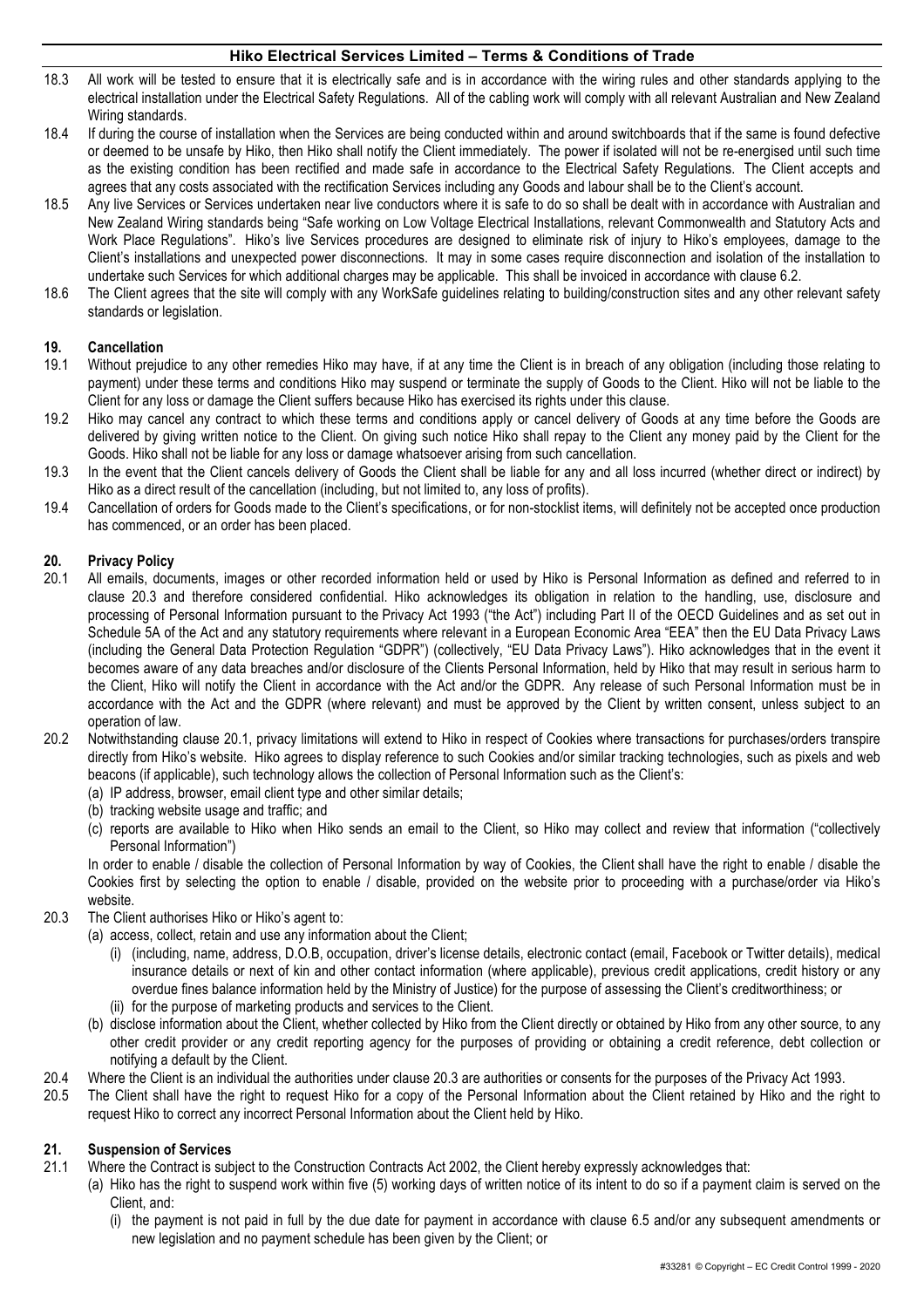- (ii) a scheduled amount stated in a payment schedule issued by the Client in relation to the payment claim is not paid in full by the due date for its payment; or
- (iii) the Client has not complied with an adjudicator's notice that the Client must pay an amount to Hiko by a particular date; and
- (iv) Hiko has given written notice to the Client of its intention to suspend the carrying out of construction work under the construction Contract.
- (b) if Hiko suspends work, it:
	- (i) is not in breach of Contract; and
	- (ii) is not liable for any loss or damage whatsoever suffered, or alleged to be suffered, by the Client or by any person claiming through the Client; and
	- (iii) is entitled to an extension of time to complete the Contract; and
	- (iv) keeps its rights under the Contract including the right to terminate the Contract; and may at any time lift the suspension, even if the amount has not been paid or an adjudicator's determination has not been complied with.
- (c) if Hiko exercises the right to suspend work, the exercise of that right does not:
	- (i) affect any rights that would otherwise have been available to Hiko under the Contract and Commercial Law Act 2017; or
	- (ii) enable the Client to exercise any rights that may otherwise have been available to the Client under that Act as a direct consequence of Hiko suspending work under this provision;
- (d) due to any act or omission by the Client, the Client effectively precludes Hiko from continuing the Services or performing or complying with Hiko's obligations under this Contract, then without prejudice to Hiko's other rights and remedies, Hiko may suspend the Services immediately after serving on the Client a written notice specifying the payment default or the act, omission or default upon which the suspension of the Services is based. All costs and expenses incurred by Hiko as a result of such suspension and recommencement shall be payable by the Client as if they were a variation.
- 21.2 If pursuant to any right conferred by this Contract, Hiko suspends the Services and the default that led to that suspension continues unremedied subject to clause 19.1 for at least ten (10) working days, Hiko shall be entitled to terminate the Contract, in accordance with clause 19.

## **22. Service of Notices**

- 22.1 Any written notice given under this Contract shall be deemed to have been given and received:
	- (a) by handing the notice to the other party, in person;
	- (b) by leaving it at the address of the other party as stated in this Contract;
	- (c) by sending it by registered post to the address of the other party as stated in this Contract;
	- (d) if sent by facsimile transmission to the fax number of the other party as stated in this Contract (if any), on receipt of confirmation of the transmission;
	- (e) if sent by email to the other party's last known email address.
- 22.2 Any notice that is posted shall be deemed to have been served, unless the contrary is shown, at the time when by the ordinary course of post, the notice would have been delivered.

# **23. Trusts**

- If the Client at any time upon or subsequent to entering in to the Contract is acting in the capacity of trustee of any trust ("Trust") then whether or not Hiko may have notice of the Trust, the Client covenants with Hiko as follows:
	- (a) the Contract extends to all rights of indemnity which the Client now or subsequently may have against the Trust and the trust fund;
	- (b) the Client has full and complete power and authority under the Trust to enter into the Contract and the provisions of the Trust do not purport to exclude or take away the right of indemnity of the Client against the Trust or the trust fund. The Client will not release the right of indemnity or commit any breach of trust or be a party to any other action which might prejudice that right of indemnity.
	- (c) the Client will not without consent in writing of Hiko (Hiko will not unreasonably withhold consent), cause, permit, or suffer to happen any of the following events;
		- (i) the removal, replacement or retirement of the Client as trustee of the Trust;
		- (ii) any alteration to or variation of the terms of the Trust;
		- (iii) any advancement or distribution of capital of the Trust; or
		- (iv) any resettlement of the trust property.

#### **24. General**

- 24.1 Any dispute or difference arising as to the interpretation of these terms and conditions or as to any matter arising hereunder, shall be submitted to, and settled by, either adjudication in accordance with the Construction Contracts Act 2002 and/or by arbitration in accordance with the Arbitration Act 1996 or its replacement(s).
- 24.2 The failure by either party to enforce any provision of these terms and conditions shall not be treated as a waiver of that provision, nor shall it affect that party's right to subsequently enforce that provision. If any provision of these terms and conditions shall be invalid, void, illegal or unenforceable the validity, existence, legality and enforceability of the remaining provisions shall not be affected, prejudiced or impaired.
- 24.3 These terms and conditions and any contract to which they apply shall be governed by the laws of New Zealand and are subject to the jurisdiction of the Tauranga Courts of New Zealand.
- 24.4 Hiko shall be under no liability whatsoever to the Client for any indirect and/or consequential loss and/or expense (including loss of profit) suffered by the Client arising out of a breach by Hiko of these terms and conditions (alternatively Hiko's liability shall be limited to damages which under no circumstances shall exceed the Price of the Goods).
- 24.5 Hiko may licence and/or assign all or any part of its rights and/or obligations under this Contract without the Client's consent.
- 24.6 The Client cannot licence or assign without the written approval of Hiko.